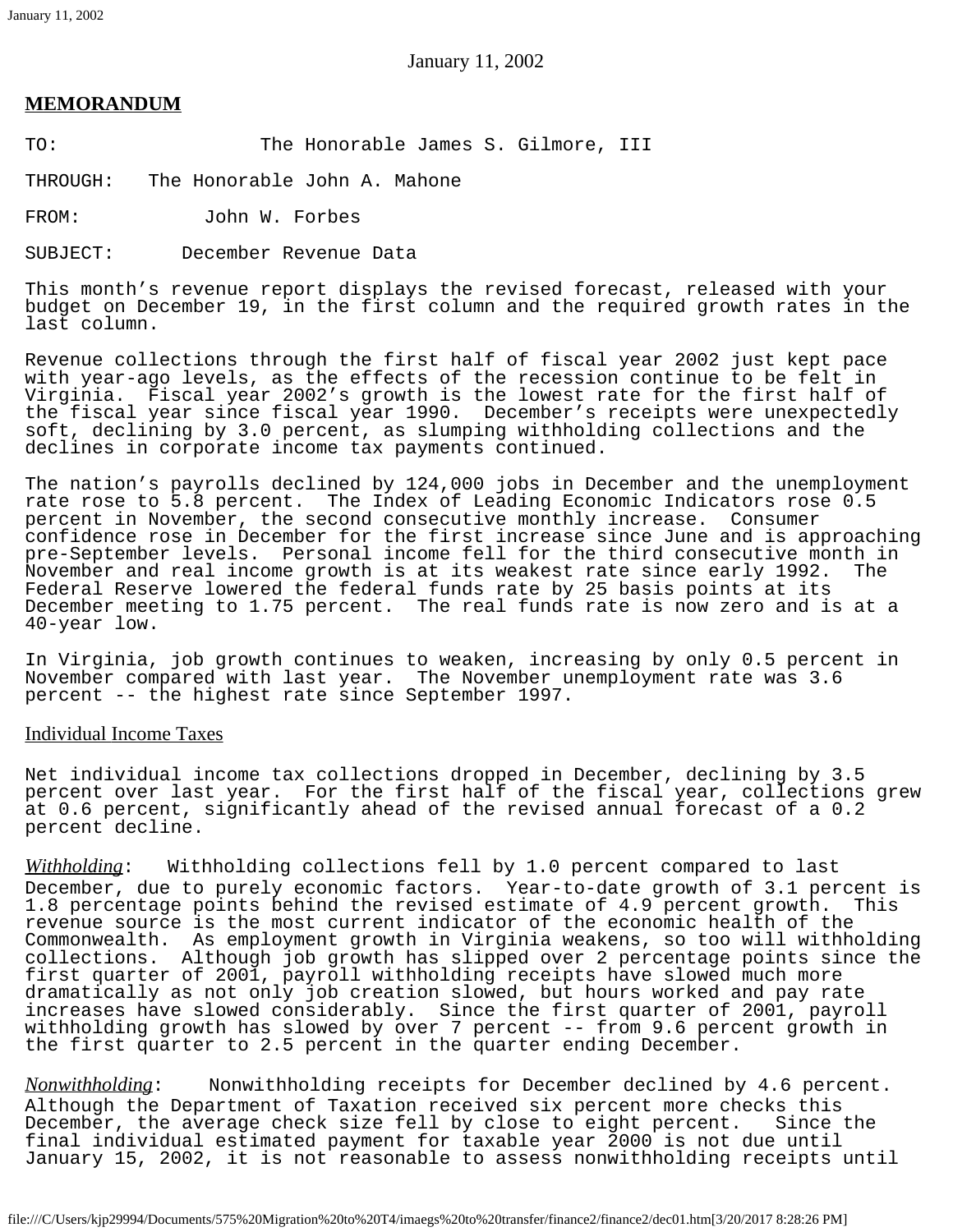all payments are received by the end of January. On a year-to-date basis, the 1.3 percent decline is running ahead of the revised forecast of a 6.8 percent decline.

*Refunds*: Refunds this month were \$28.5 million compared with \$16.2 million in December of last year. Through the first half of the fiscal year, refunds are 37.1 percent ahead of last year's pace, exceeding the revised forecast of 23.6 percent.

### **Sales**

December sales tax collections, which represent November activity, increased by 14.1 percent. December's performance, however, is attributable solely to timing of receipts compared with last December. Last December, monthly growth fell by 6.3 percent and January receipts increased by 14.6 percent as the first few days of January had a significant amount of certified mail sales tax receipts. Yearto-date growth in this source stands at 1.5 percent.

Nationally, initial reports indicate that the 2001 holiday shopping season will post only meager gains. Retail sales around the nation fell by 0.5 percent in November, indicating a lack of momentum into December. In Virginia, January sales tax collections should contain the bulk of holiday sales receipts and provide a clearer snapshot of the holiday shopping season.

#### Corporate Income Tax

Corporate receipts declined further in December, falling by 29.5 percent. December receipts include the final quarterly estimated payment of the tax year along with corporate extension returns for the prior tax year. Estimated payments were flat and corporate refunds increased by 14.3 percent. The yearto-date decline of 24.5 percent is well behind the annual forecast of a 1.7 percent decrease.

## Public Service Corporations

December's estimated payments represent the final month when current monthly consumption tax receipts will be compared with last year's quarterly public service gross receipts payments. For the year, receipts are down 37.5 percent compared with the revised forecast of 2.2 percent growth. Despite the gap between actual and estimated growth six months into the fiscal year, this source is tracking close to attaining its forecast.

#### Insurance Company Premiums

December collections of insurance company premiums, which represent the second quarterly payment from insurance companies, increased by 7.7 percent over last year. Year-to-date growth of 11.9 percent is ahead of the revised forecast of 7.4 percent growth.

### Interest

During December, interest income fell by 50.5 percent over last year (\$9.8 million versus \$19.9 million) mainly due to the timing of maturities. The yearto-date decline of 21.7 percent is ahead of the revised forecast of a 36.2 percent decline.

## ABC Taxes

ABC taxes (Beer and Beverage excise only) increased by 1.5 percent in December over last year. Year-to-date growth of 1.6 percent is slightly behind the revised forecast of 2.3 percent growth.